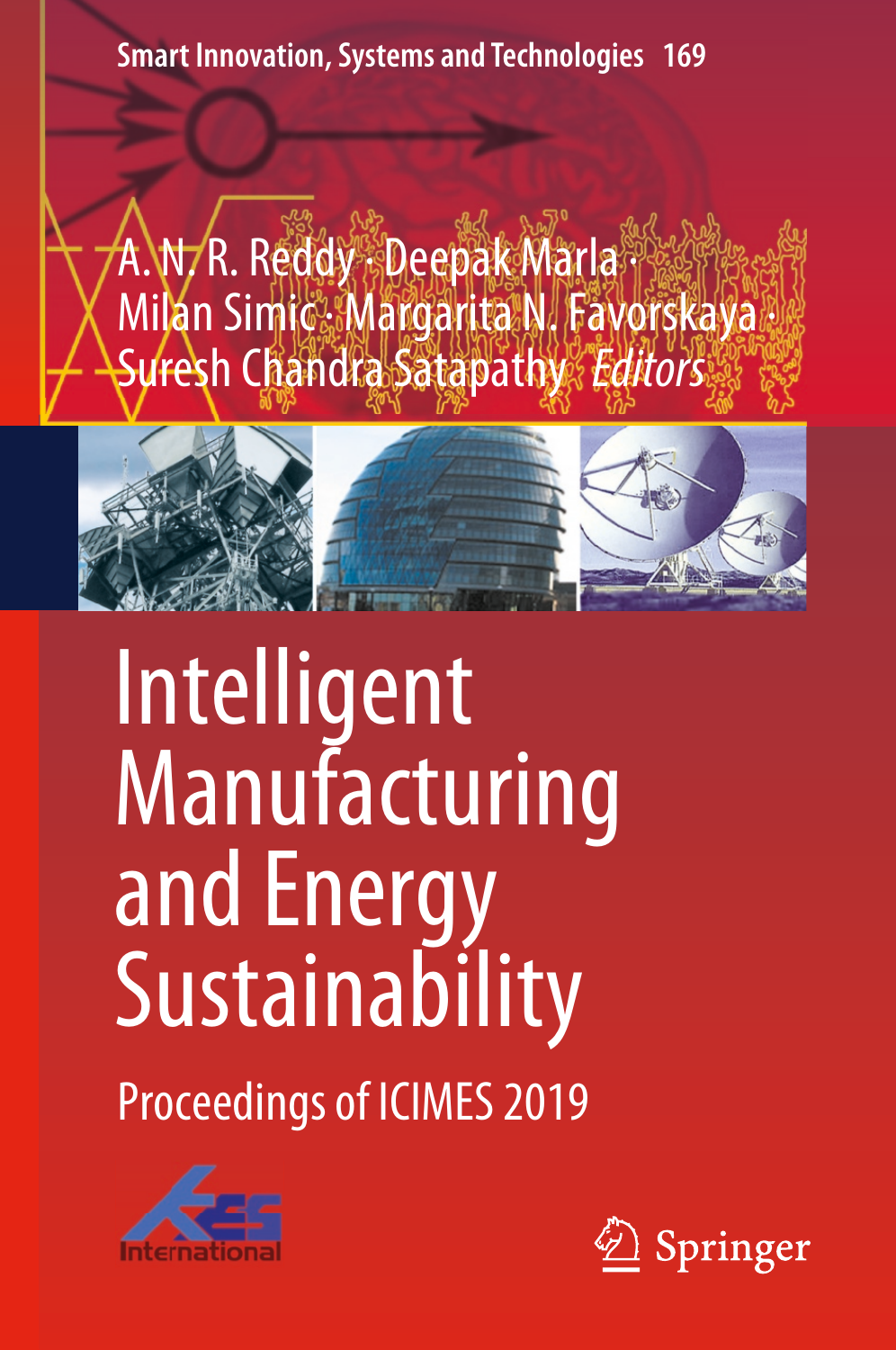## Smart Innovation, Systems and Technologies

Volume 169

### Series Editors

Robert J. Howlett, Bournemouth University and KES International, Shoreham-by-sea, UK Lakhmi C. Jain, Faculty of Engineering and Information Technology, Centre for Artificial Intelligence, University of Technology Sydney, Sydney, NSW, Australia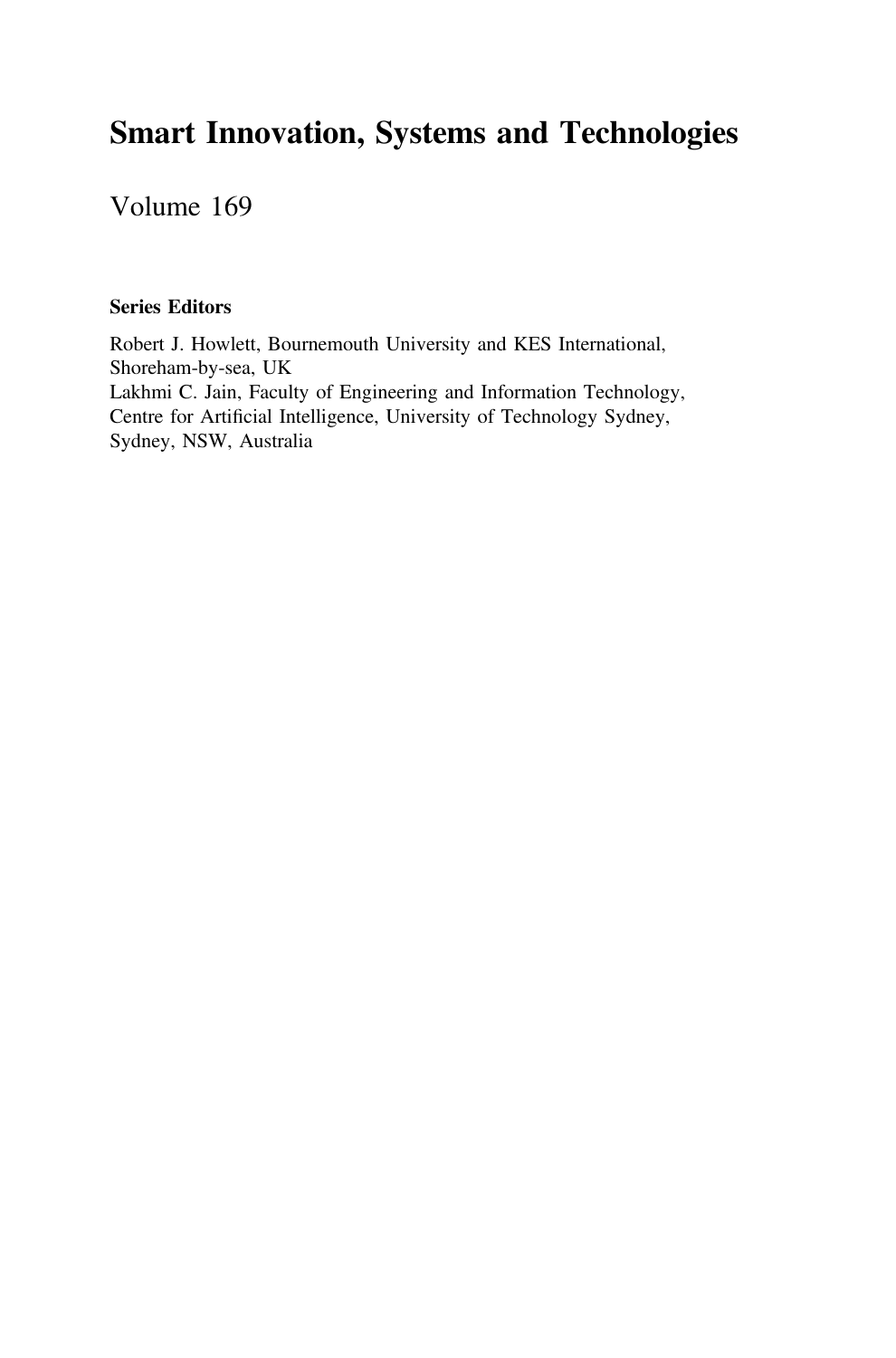The Smart Innovation, Systems and Technologies book series encompasses the topics of knowledge, intelligence, innovation and sustainability. The aim of the series is to make available a platform for the publication of books on all aspects of single and multi-disciplinary research on these themes in order to make the latest results available in a readily-accessible form. Volumes on interdisciplinary research combining two or more of these areas is particularly sought.

The series covers systems and paradigms that employ knowledge and intelligence in a broad sense. Its scope is systems having embedded knowledge and intelligence, which may be applied to the solution of world problems in industry, the environment and the community. It also focusses on the knowledge-transfer methodologies and innovation strategies employed to make this happen effectively. The combination of intelligent systems tools and a broad range of applications introduces a need for a synergy of disciplines from science, technology, business and the humanities. The series will include conference proceedings, edited collections, monographs, handbooks, reference books, and other relevant types of book in areas of science and technology where smart systems and technologies can offer innovative solutions.

High quality content is an essential feature for all book proposals accepted for the series. It is expected that editors of all accepted volumes will ensure that contributions are subjected to an appropriate level of reviewing process and adhere to KES quality principles.

\*\* Indexing: The books of this series are submitted to ISI Proceedings, EI-Compendex, SCOPUS, Google Scholar and Springerlink \*\*

More information about this series at <http://www.springer.com/series/8767>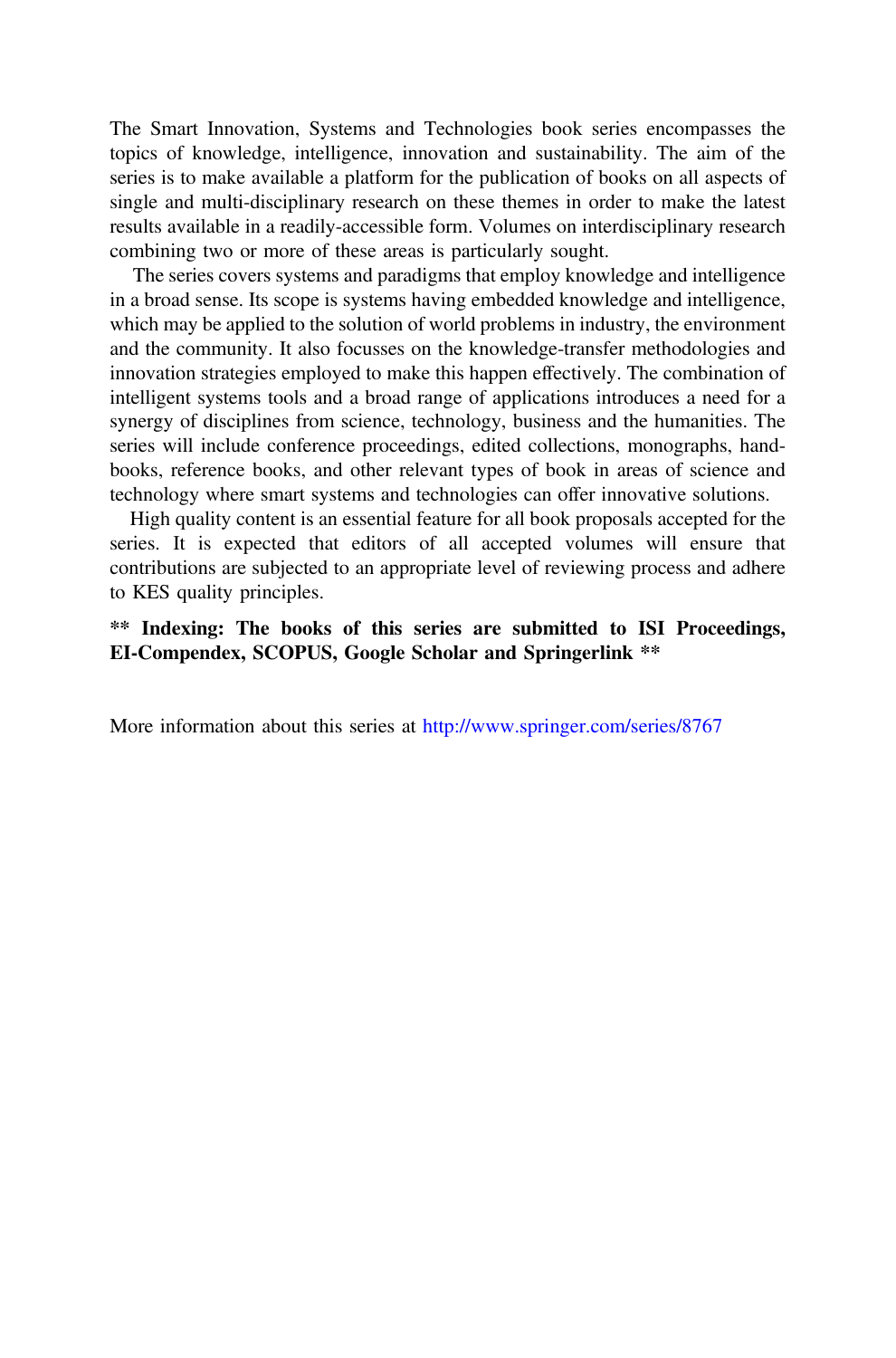A. N. R. Reddy • Deepak Marla • Milan Simic • Margarita N. Favorskaya • Suresh Chandra Satapathy Editors

# Intelligent Manufacturing and Energy Sustainability

Proceedings of ICIMES 2019

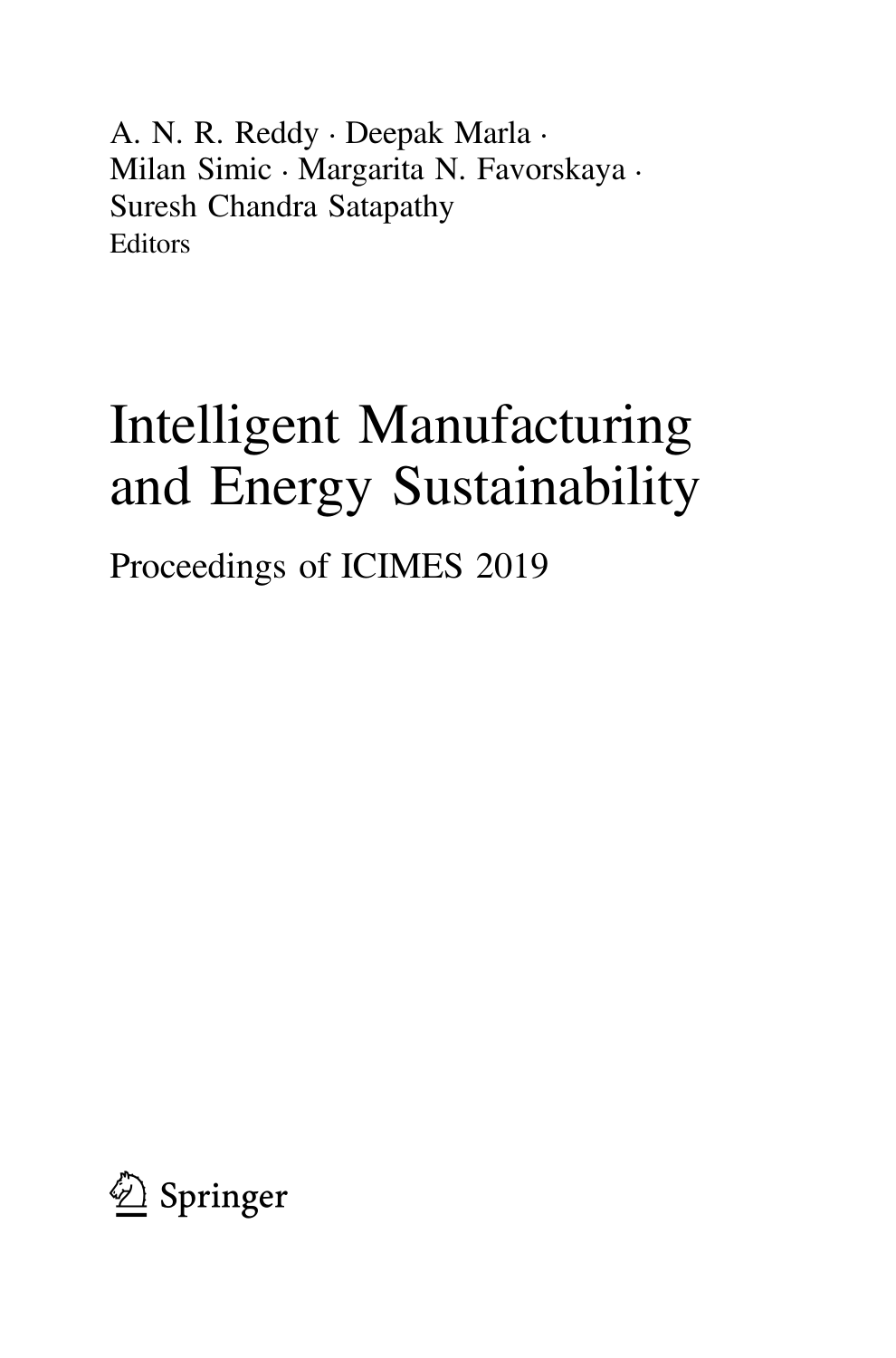**Editors** A. N. R. Reddy Department of Mechanical Engineering Malla Reddy College of Engineering & Technology Secunderabad, Telangana, India

Milan Simic School of Aerospace, Mechatronics and Manufacturing Engineering RMIT University, Bundoora East Campus Bundoora, Melbourne, VIC, Australia

Suresh Chandra Satapathy School of Computer Engineering KIIT Deemed to be University Bhubaneswar, Odisha, India

Deepak Marla Department of Mechanical Engineering Indian Institute of Technology Bombay Mumbai, Maharashtra, India

Margarita N. Favorskaya Institute of Informatics and Telecommunications Reshetnev Siberian State University of Science and Technology Krasnoyarsk, Russia

ISSN 2190-3018 ISSN 2190-3026 (electronic) Smart Innovation, Systems and Technologies<br>
ISBN 978-981-15-1615-3<br>
ISBN 978 ISBN 978-981-15-1615-3 ISBN 978-981-15-1616-0 (eBook) <https://doi.org/10.1007/978-981-15-1616-0>

#### © Springer Nature Singapore Pte Ltd. 2020

This work is subject to copyright. All rights are reserved by the Publisher, whether the whole or part of the material is concerned, specifically the rights of translation, reprinting, reuse of illustrations, recitation, broadcasting, reproduction on microfilms or in any other physical way, and transmission or information storage and retrieval, electronic adaptation, computer software, or by similar or dissimilar methodology now known or hereafter developed.

The use of general descriptive names, registered names, trademarks, service marks, etc. in this publication does not imply, even in the absence of a specific statement, that such names are exempt from the relevant protective laws and regulations and therefore free for general use.

The publisher, the authors and the editors are safe to assume that the advice and information in this book are believed to be true and accurate at the date of publication. Neither the publisher nor the authors or the editors give a warranty, expressed or implied, with respect to the material contained herein or for any errors or omissions that may have been made. The publisher remains neutral with regard to jurisdictional claims in published maps and institutional affiliations.

This Springer imprint is published by the registered company Springer Nature Singapore Pte Ltd. The registered company address is: 152 Beach Road, #21-01/04 Gateway East, Singapore 189721, Singapore